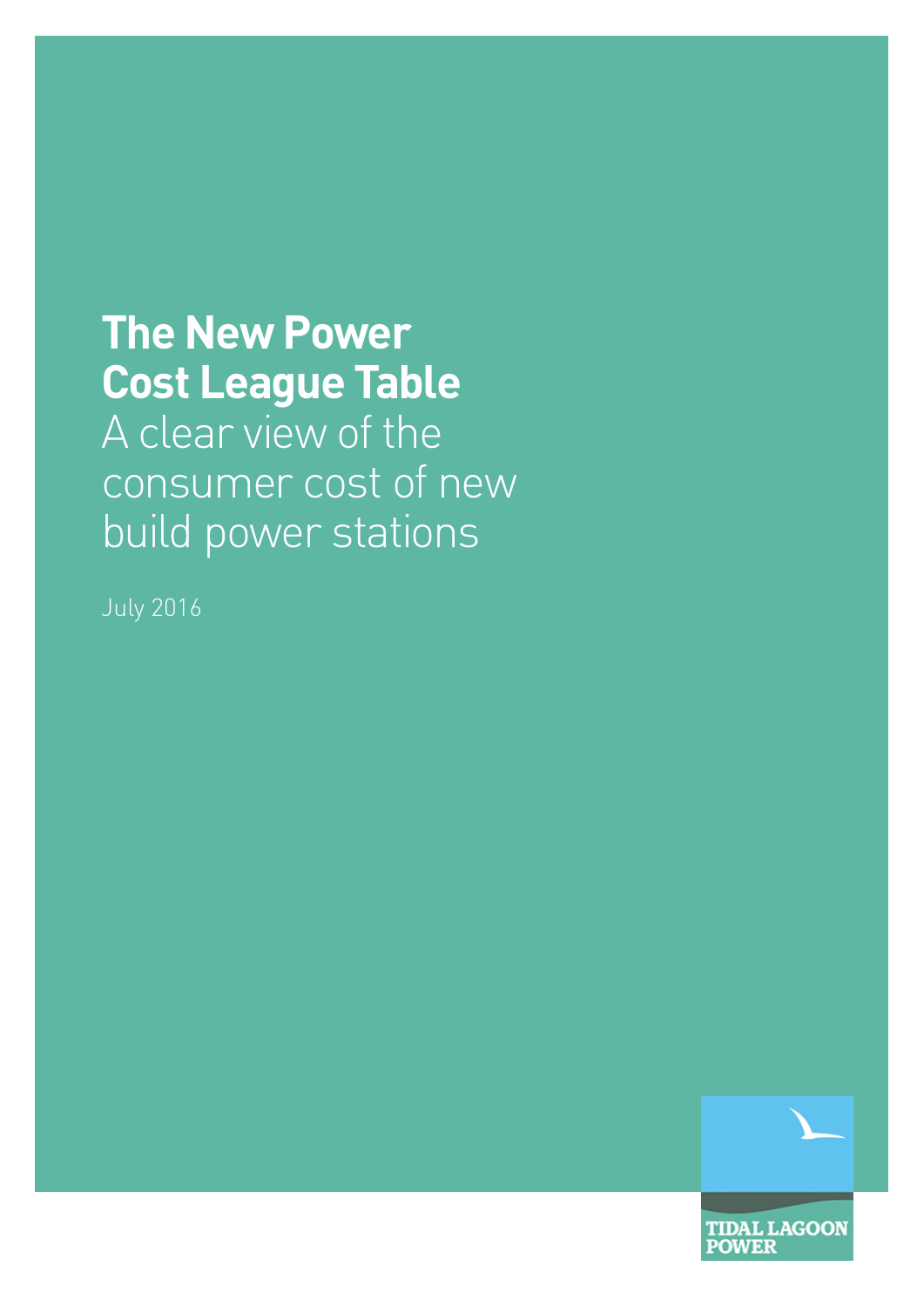### **Contents**

| Network characteristics of new UK power sources 4 |  |
|---------------------------------------------------|--|
|                                                   |  |
|                                                   |  |
|                                                   |  |
| Downward trend of enabling contracts  9           |  |
| The New Power Cost League Table 2016  10          |  |
|                                                   |  |
|                                                   |  |
|                                                   |  |
|                                                   |  |
| What does this mean for tidal lagoons? 15         |  |
|                                                   |  |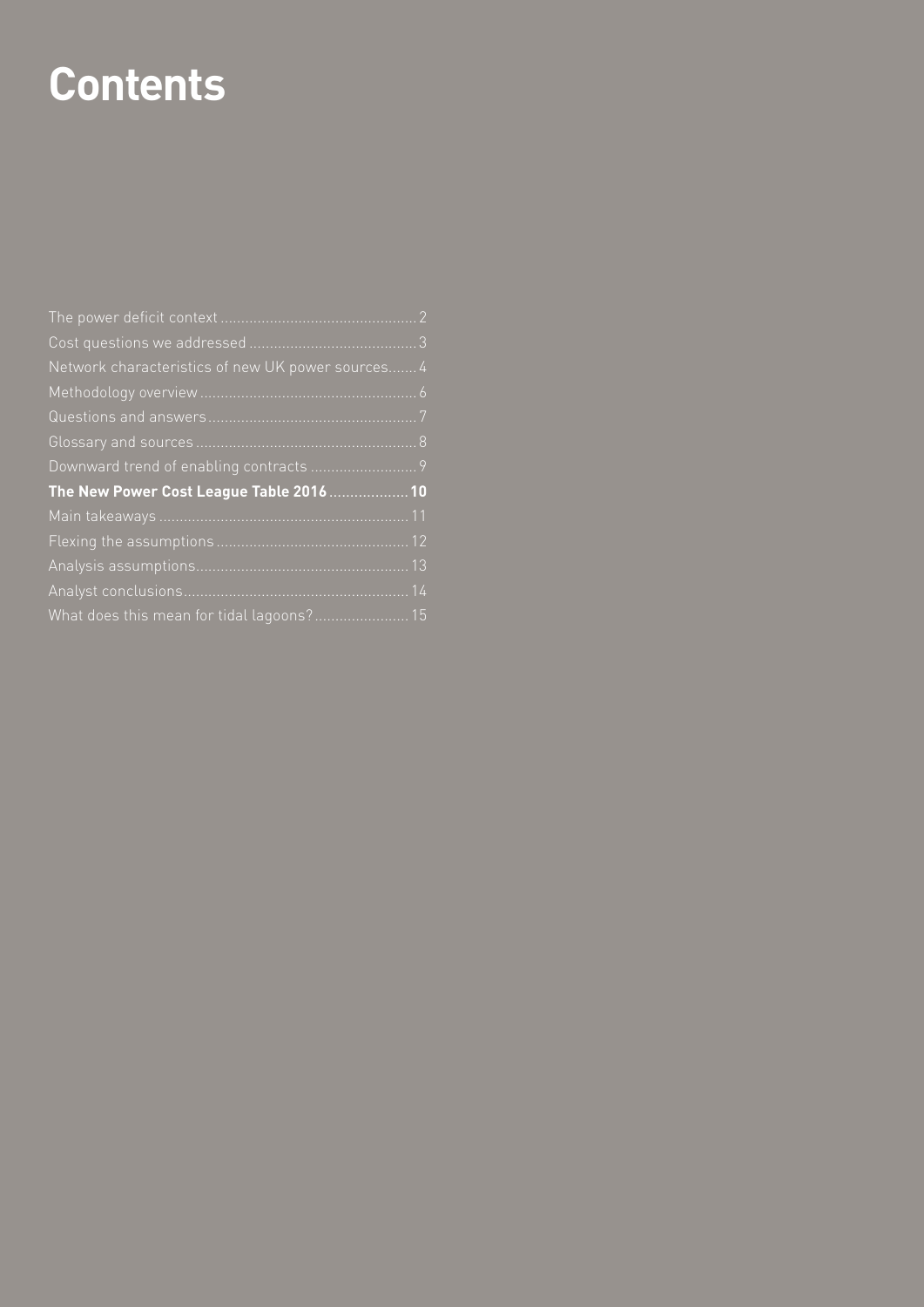## **Welcome**

We are pleased to introduce the inaugural issue of the UK's New Power Cost League Table.

Why did we develop this? Simply put, the UK has a looming electricity generation deficit. We wanted clear answers about the relative costs of new generating capacity. **This means a focus on the incentives required to attract investment to deliver the electricity we are going to need.**

All new power plant construction requires guaranteed revenue from electricity sales, these days largely in the form of a contracted 'top-up' over the wholesale market price that attracts the necessary up-front investment. This top-up, negotiated by Government, is in effect borne by bill payers.

Are these deals good? Are they terrible? We can only tell by comparing trends across the different contracts, over time, using a consistent approach.

Hence this League Table – the first ever 'apples-to-apples' comparison of enabling contracts and their **lifetime consumer cost for each delivered megawatt hour of electricity**. Looked at this way, there are some surprising differences to the prevailing narrative.

We have provided full details about the methodology and supporting data. We look forward to your input, and views on how we can make this study even better going forward.

**Keith Clarke CBE**  Non-Executive Chairman

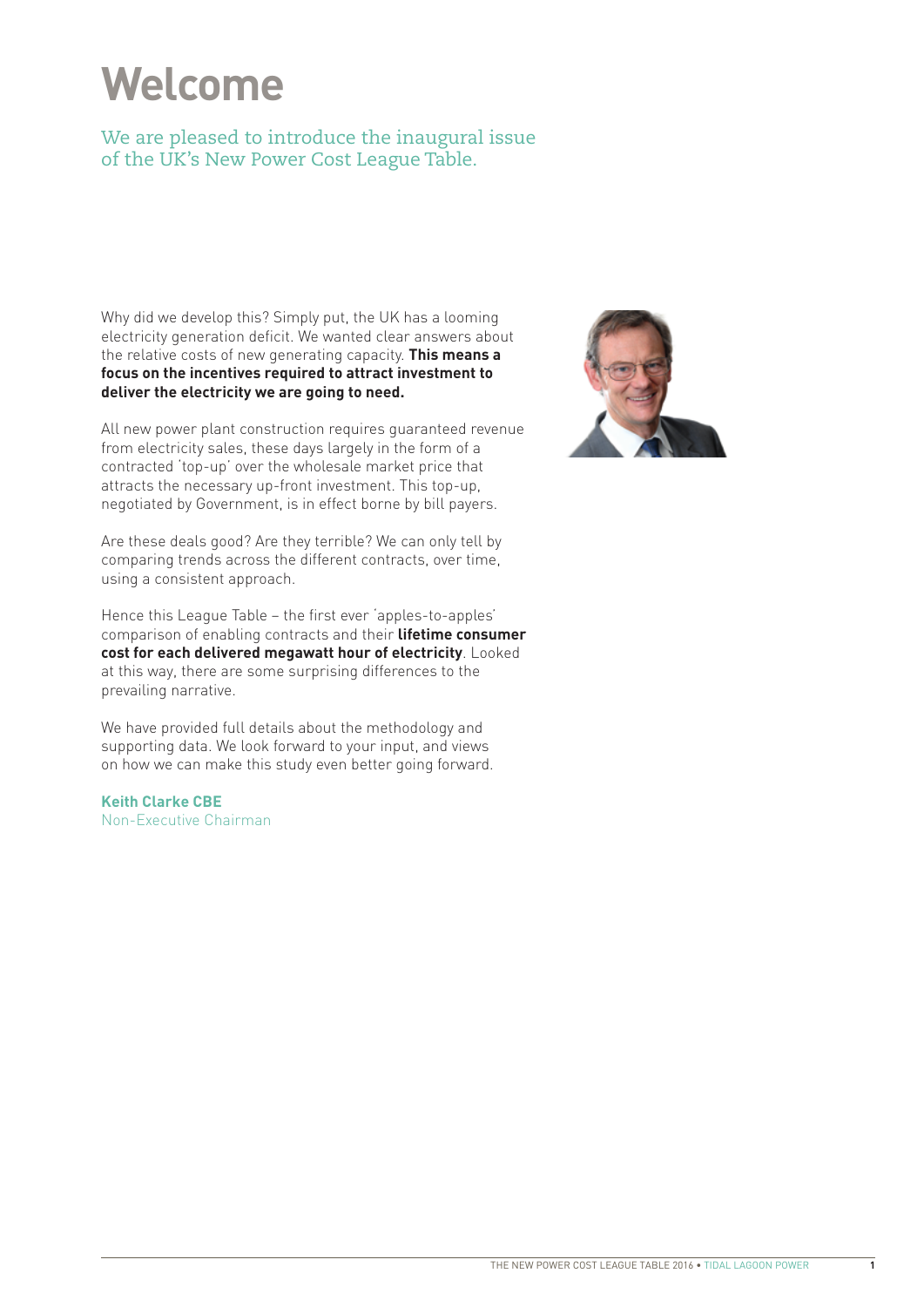### **The power deficit context**

By 2030 the UK will have closed 82% of its existing fossil fuel based power station capacity. At the same time electrification policy calls for electric trains, electric heat pumps and more electric cars – all net new demand.

Paying for new power stations to replace this deficit means power will be more expensive than that from old power stations, long paid-off, no matter what technology is employed.

The UK Government has to incentivise all new build through a variety of enabling contracts that pay the generator a premium over the wholesale cost of power. This premium is ultimately borne by the UK bill payer.

This study captures key variables and presents the consumer cost associated with each decision to back a new power station.

**Power Deficit in Numbers**



, aaaaaaaaaaaaaaaaaaaaaaa



**+ 38GW** GOING OFFLINE (COAL ETC.)

**= 58GW** 

**–**

**–**

**18GW** (NUCLEAR, TIDAL, WIND, ETC.)

> **8GW** (NOT YET CONSENTED)

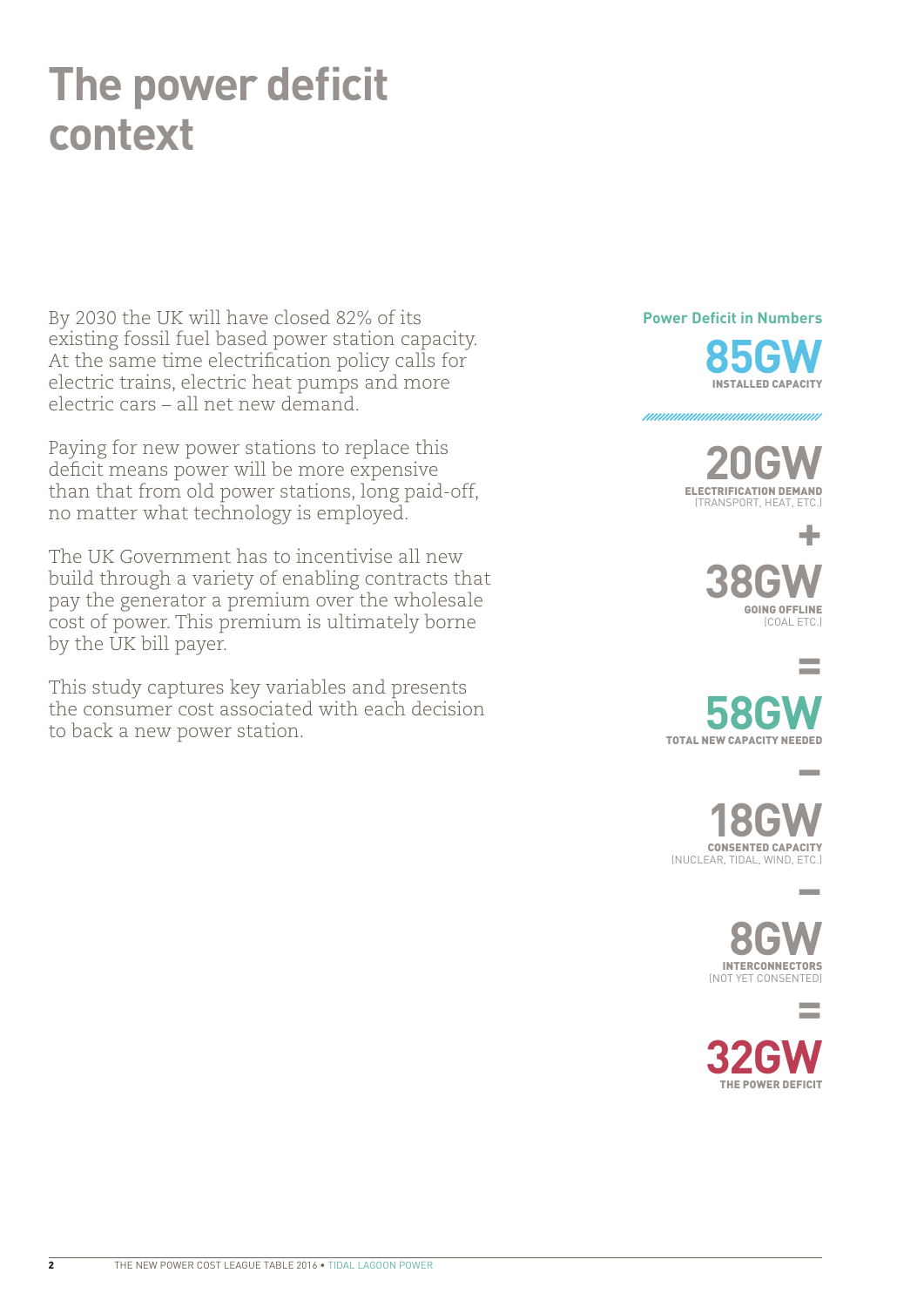### **Cost questions we addressed**

What will each enabling contract (issued and forecast) cost the bill payer over the life of the technology? We expressed this as a single number, directly comparable across technologies. How have these costs evolved over time as technology has evolved and Government has introduced new support mechanisms?

What effect does the future wholesale power price have on the level of bill payer support received by different technologies? What other factors affect the 'value' of power and the decision-making of Government?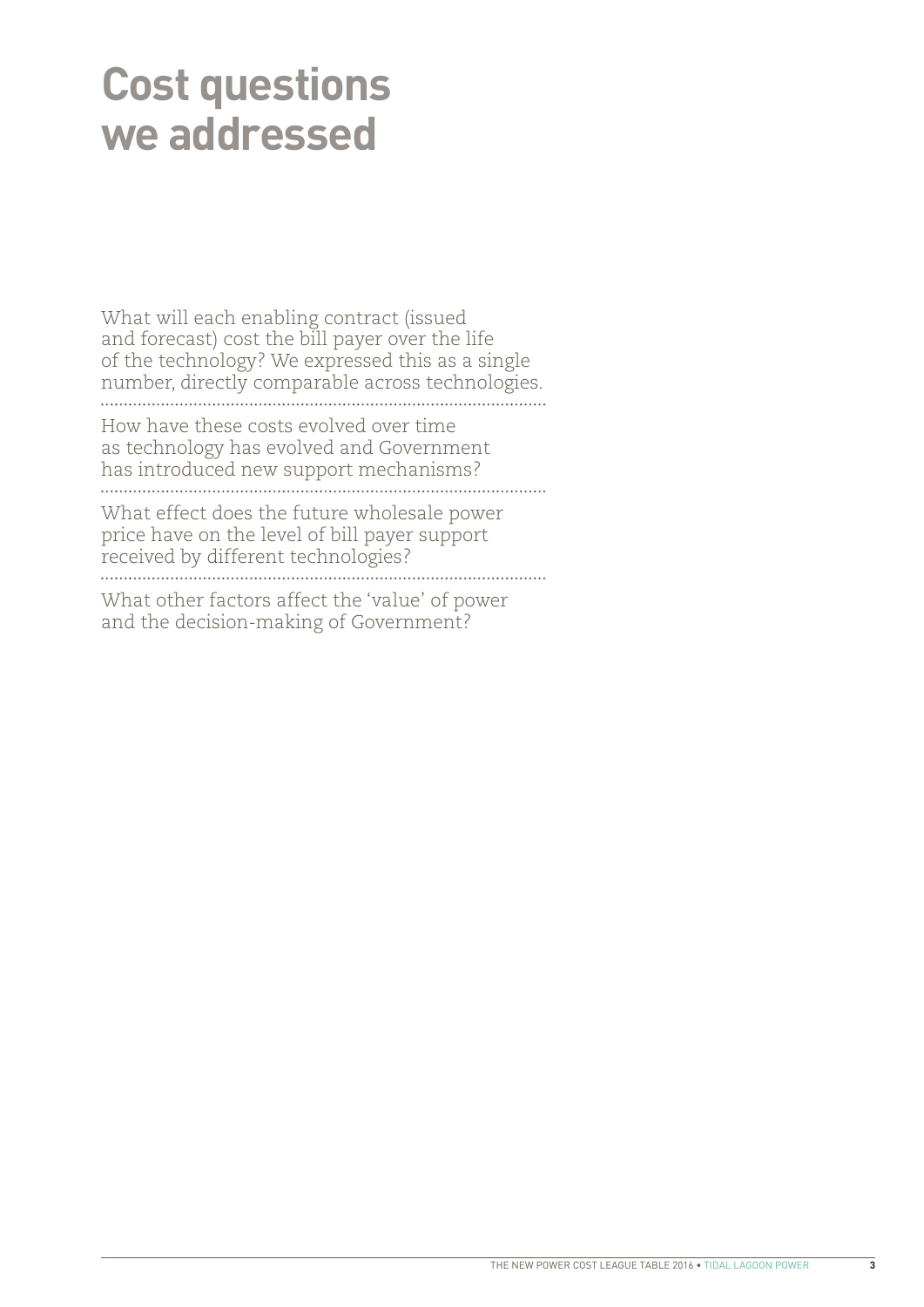### **Network characteristics of new UK power sources**

#### **Onshore Wind**

Radically improved predictability with forecasting. Flexibility generally only in discarding power, not ramping up power

#### **Solar PV**

Solar output is variable on a daily basis with limited control – it is embedded in the distribution networks – National Grid has no sight of its behaviour

#### **Combined Cycle Gas Turbine (CCGT)**

Reliable, and highly flexible generation. Although 14 stations are permitted, no new CCGT stations are being constructed due to exclusion from the CfD mechanism and reducing load factors with continued renewable development

#### **Nuclear**

The most reliable of all low carbon generation. Nuclear power is reliable baseload but it is inflexible, causing incompatibility issues with wind and solar

| <b>PREDICTABILITY</b> | <b>PREDICTABILITY</b> | <b>PREDICTABILITY</b> | <b>PREDICTABILITY</b> |
|-----------------------|-----------------------|-----------------------|-----------------------|
| <b>MODERATE</b>       | <b>MODERATE</b>       | HIGH                  | <b>VERY HIGH</b>      |
| <b>FLEXIBILITY</b>    | <b>FLEXIBILITY</b>    | <b>FLEXIBILITY</b>    | <b>FLEXIBILITY</b>    |
| <b>LOW</b>            | <b>NERY LOW</b>       | <b>IVERY HIGH</b>     | <b>LOW</b>            |
| <b>LIFESPAN</b>       | <b>LIFESPAN</b>       | <b>LIFESPAN</b>       | <b>LIFESPAN</b>       |
| <b>24 YRS</b>         | <b>25 YRS</b>         | <b>25 YRS</b>         | <b>60 YRS</b>         |

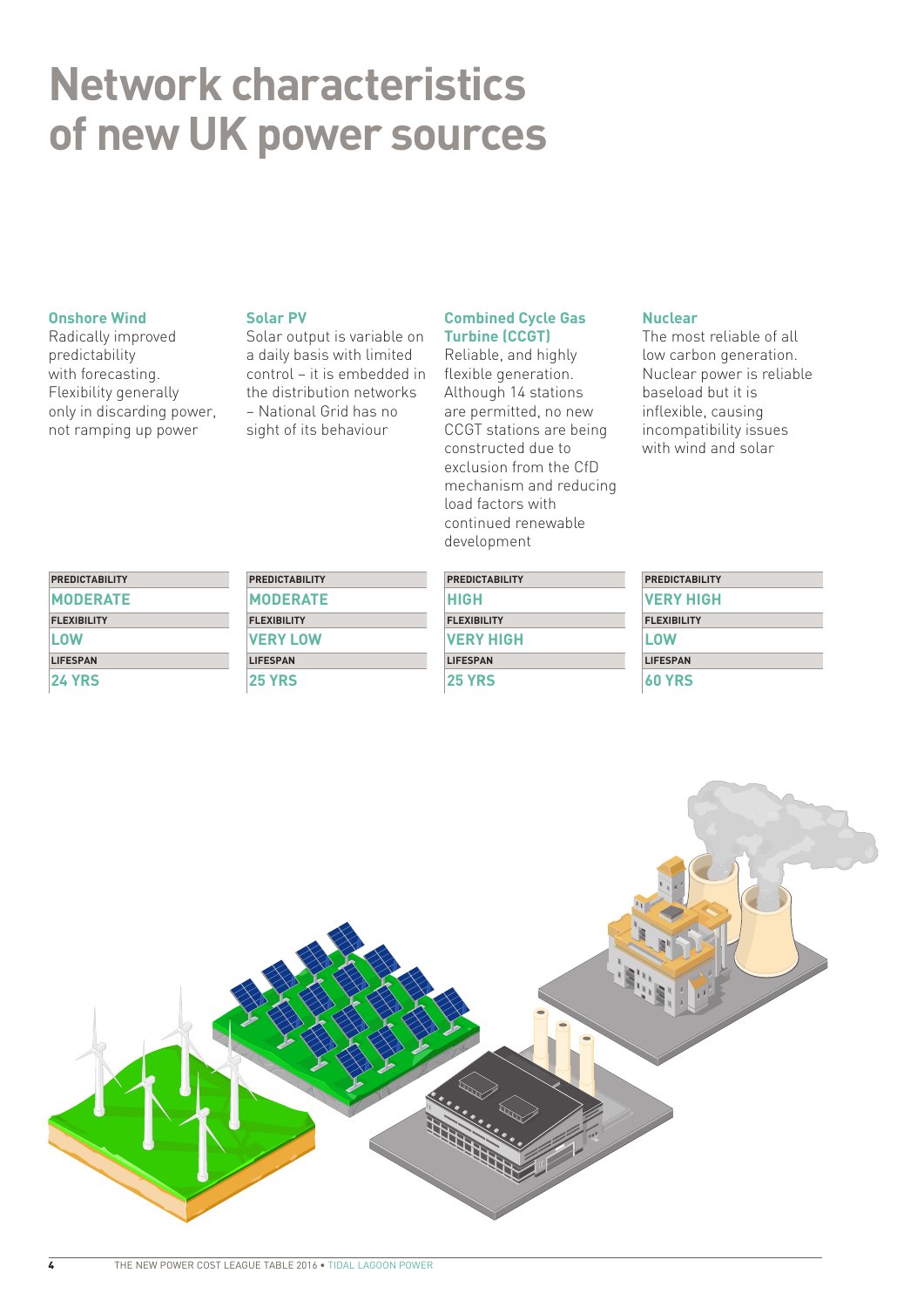#### **Tidal Lagoons**

Highly predictable due to known tidal cycles. Lagoon technology is also flexible due to variable speed turbines – lagoons can help to facilitate the integration of further intermittent wind and solar capacity with inflexible nuclear

#### **Offshore Wind**

More reliable than onshore wind. Flexibility generally only in discarding power, not ramping up power

#### Our View

The UK needs a diverse mix of generation to provide power security, predictability and flexibility. This is best achieved through a backbone of large, predictable, zero carbon power stations supplemented with smaller modular renewables. Significant energy storage development will facilitate further expansion of low carbon generation and reduce the need for back-up CCGT capacity.

| <b>PREDICTABILITY</b> | <b>PREI</b> |
|-----------------------|-------------|
| <b>VERY HIGH</b>      | IMO         |
| <b>FLEXIBILITY</b>    | FLE)        |
| <b>HIGH</b>           | LO)         |
| <b>LIFESPAN</b>       | LIFE.       |
| 120 YRS               | 22          |

| <b>PREDICTABILITY</b> |  |
|-----------------------|--|
| <b>MODERATE</b>       |  |
| <b>FLEXIBILITY</b>    |  |
| LOW                   |  |
| <b>LIFESPAN</b>       |  |
| <b>22 YRS</b>         |  |

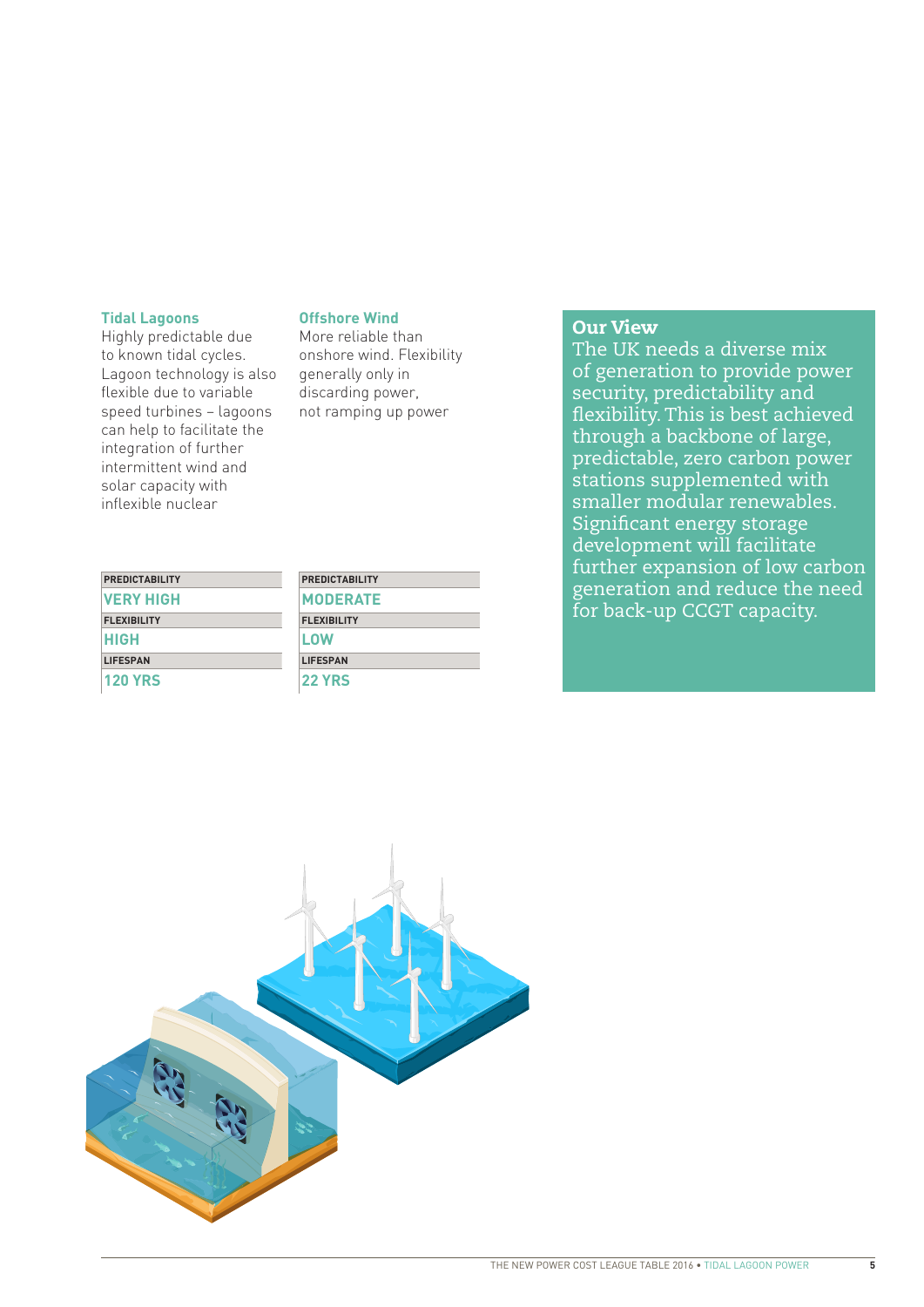# **Methodology overview**

The UK's National Grid must manage a mix of different technologies, each with different characteristics.

A nameplate megawatt of wind or solar produces electricity intermittently.

A nameplate megawatt of nuclear power is reliably constant, producing electricity most of the time.

Hence we modelled the consumer cost for each **delivered** unit of electricity, a megawatt hour, for each technology, using accepted load factors.

#### **The key number is the Net Present Value (NPV)\* of the consumer cost per delivered megawatt hour.**

### \*NET PRESENT VALUE<br>\*NET PRESENT VALUE

Widely used method of presenting future money in today's terms. The value of money in the future is discounted each year to bring it into a present value. The further in the future money is paid or recieved, the less value it has today.

#### **Step-by-step**

#### **1. Published contract rates**

We took published data about enabling contracts since 2012 – for solar, onshore and offshore wind, new nuclear, and biomass conversion, as well as data submitted to Government for tidal lagoons. We also added forecast rates for future offshore wind and gas.

#### **2. Net present value of those payments**

We valued the future cost of these enabling contracts in today's money, taking into account DECC's long term wholesale power price forecast, using the same assumptions employed by HM Treasury to assess large projects.

#### **3. Forecast power generation**

Then we assembled published data about the lifetime and 'load factors' of different technologies in order to calculate how much electricity they will generate over their lifetimes.

#### **4. NPV of generation**

We applied the same valuation techniques to this future electricity generation to align its value with the cost of the enabling contract in today's terms, in the same way HM Treasury does.

#### **5. Relationship between cost and power**

We then considered the present cost of the enabling contract against the present value of the electricity received in return.

#### **6. Publishing and comment**

We are publishing the assumptions used in the model. We will be happy to run additional sensitivities in the model on request.

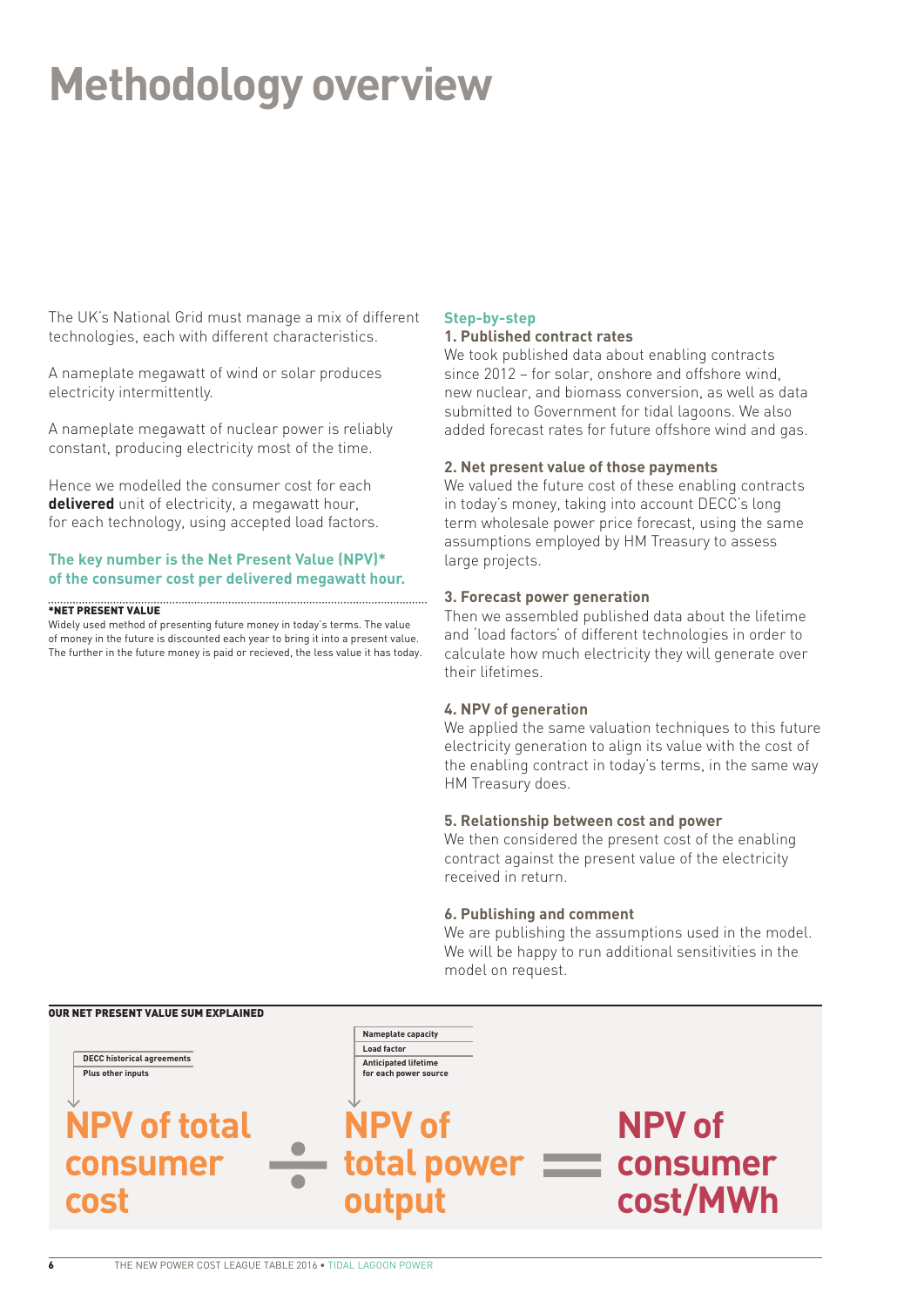## **Questions & answers**

#### **Why incentivise in the first place?**

Even without a decarbonisation agenda, significant new capacity would have to be built since we have underinvested for many years and old plant need to be replaced. All of the options are more expensive because they are new build, not because they are low carbon. Investors need confidence they will get their money back and make a return, so they have to be guaranteed a price. State aid is typical in the construction of power stations – the existing UK coal and nuclear fleet was actually built and paid for by the UK Government.

#### **Why should consumers subsidise the construction of power stations?**

Consumers are required to contribute to the cost of replacing the UK's ageing fleet of power stations because a failure to build them would result in even higher energy bills and an insecure supply of electricity in return. As old plant drop out of the system, demand would far outstrip supply and prices would escalate accordingly.

Government has addressed the failure of the market to bring forward new power stations by establishing a pricing framework to attract the investment required to build them. Consumers contribute to the additional cost via their electricity bill. This is often presented as a form of subsidy but the reality is that the consumer cost of inaction would be higher.

#### **Why not focus on wholesale cost?**

Current wholesale power prices (£39/MWh, averaged over the past 18 months) reflect the fully depreciated cost of old power plant. No operator will build large scale capacity if the power is sold at these low rates. The mechanism for incentivising new power plant is to contract a higher guaranteed price level, a top-up to the expected wholesale price. This top-up is the cost ultimately passed along to bill payers – the focus of this study.

#### **Why not use headline strike prices as a basis of comparison?**

The strike price is an agreed guaranteed price for power during a contract term, typically fully indexed and expressed in 2012 terms, which includes the revenue earned from the wholesale market. What we are focussing on is the consumer component of that cost,

because this is what Government is paying as a top-up over the wholesale price, passed back to bill payers.

Headline strike prices also fail to capture alternative financing structures that can be used on long-life assets, such as tidal lagoons, which can reduce the top-up element over time. We also assess other support mechanisms here, such as FiTs and FIDeR, bringing all these different contracts into alignment and allowing direct comparison.

#### **Why not use Levelised Cost of Energy analysis?**

'LCOE' examines the operator's up-front and operational costs of building power stations. This helps to tell investors what price they need to achieve from a contract to make a sufficient return. It's very useful, but does not delineate the actual cost to bill payers. Nor does it recognise alternative financing structures for long-term assets.

#### **I hear that some solar could be built at no cost the consumer?**

It is likely that, in the near future, developers will construct zero-support solar power stations. This is a major achievement for the renewables sector but will depress the wholesale markets when there is an abundance of solar energy, ultimately increasing the consumer cost for technologies that require contracts. Solar is inflexible and unable to provide energy during winter peaks. It doesn't address the capacity deficit – we still need other power stations.

#### **Why only large sources? What about small, decentralised power?**

There is a role for decentralised power and we expect to see more, but the UK still needs a backbone of large, low carbon power plant. We focused on the major technologies capable of delivering electricity at a national scale – those expected to soon deliver over 2GW of installed capacity.

#### **What about energy storage?**

With the introduction of further energy storage, the potential for increased renewable generation is significantly expanded as intermittent power can be stored and released when needed. The technology and network have challenges to overcome before storage can provide a full solution.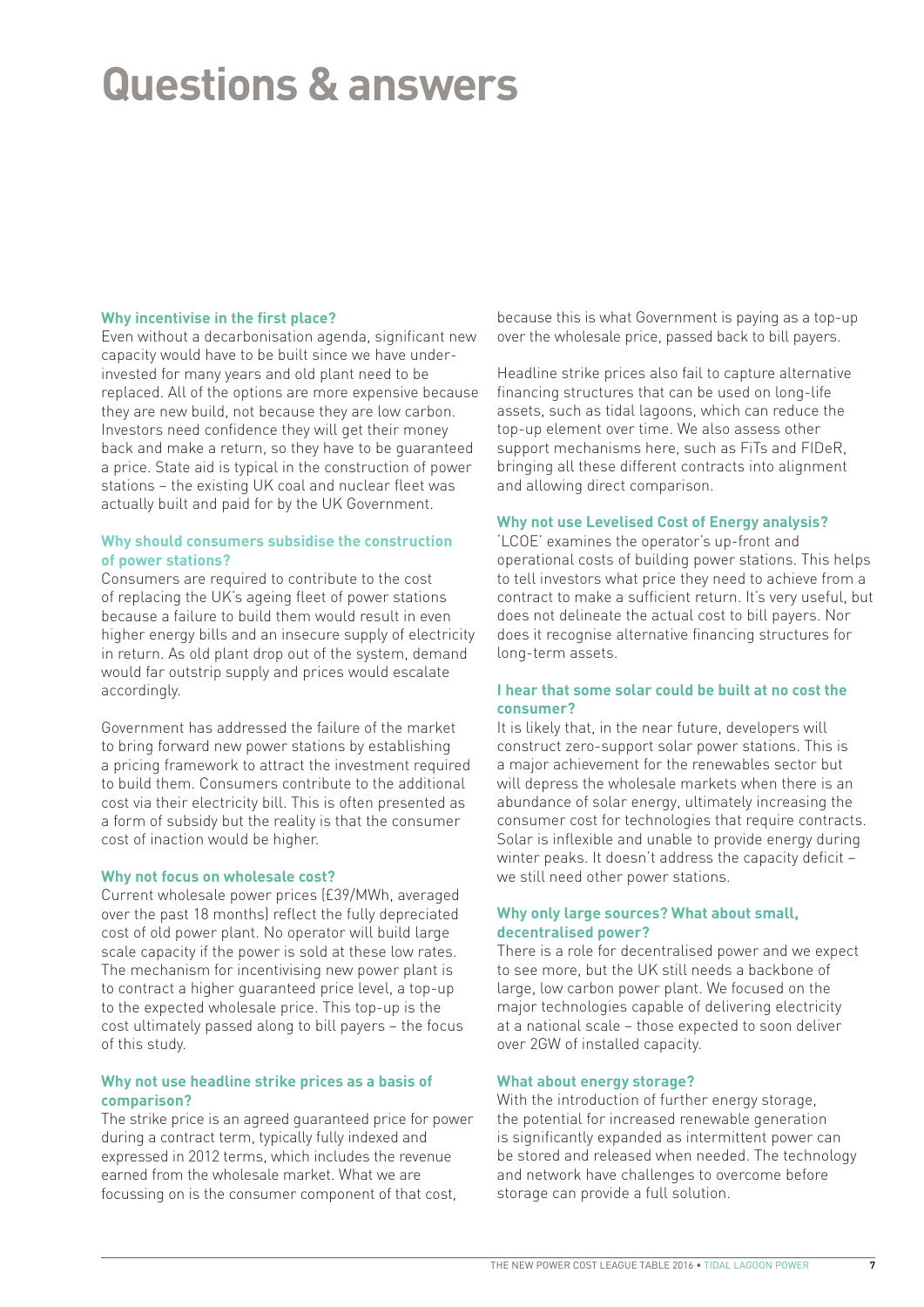# **Glossary & sources**

#### **Glossary of terms**

**£/MWh:** GBP per unit of delivered energy, a megawatt hour. There are 1,000 kilowatt hours (kWh) in one megawatt hour (MWh).

**FiT:** Feed-in Tariff. Introduced in 2010, FiTs provide a fixed payment, from UK Government to renewable generators, on top of what they earn on the wholesale market, regardless of power prices.

**FIDeR:** Final Investment Decision Enabling for Renewables. A bridging support mechanism between previous approaches and CfDs, based on a strike price.

**CfD:** Contracts for Difference. The UK Government's new support mechanism for low carbon energy. The UK Government agrees to pay generators a top-up to a fixed strike price, after accounting for what they earn from the wholesale market. If power prices exceed the strike price, the generator pays the excess back to UK Government.

**Strike Price:** The agreed level at which UK Government enters into CfDs. Strike Prices are technology and project dependent.

**New nuclear:** Modern nuclear power stations, yet to be built. EDF's Hinkley Point C is currently the most advanced project and has agreed a CfD.

**CCGT:** Combined cycle gas turbine. Modern gas-fired power stations.

**Load factor:** A measure of a power station's availability and efficiency, technology specific.

**Capacity payment:** A payment for availability of power rather than delivery of electricity: GBP per MW rather than MWh. Capacity payments reflect the value of firm availability and security of supply.

#### **Data Sources**

- Published data from the Department of Energy and Climate Change (DECC)
- <sup>l</sup> Published data from Ofgem
- Latest confidential data from Tidal Lagoon Power, currently under review by DECC

#### **Comments and caveats**

- <sup>l</sup> Grid management costs are not included. These can be significant for unpredictable intermittent sources like wind and solar and for inflexible sources like nuclear. Flexible technology may attract a premium for its value in providing grid management services
- **Decentralised power, storage and sources with** under 2GW of installed capacity are not included
- Off-grid, commercial and military generation is not included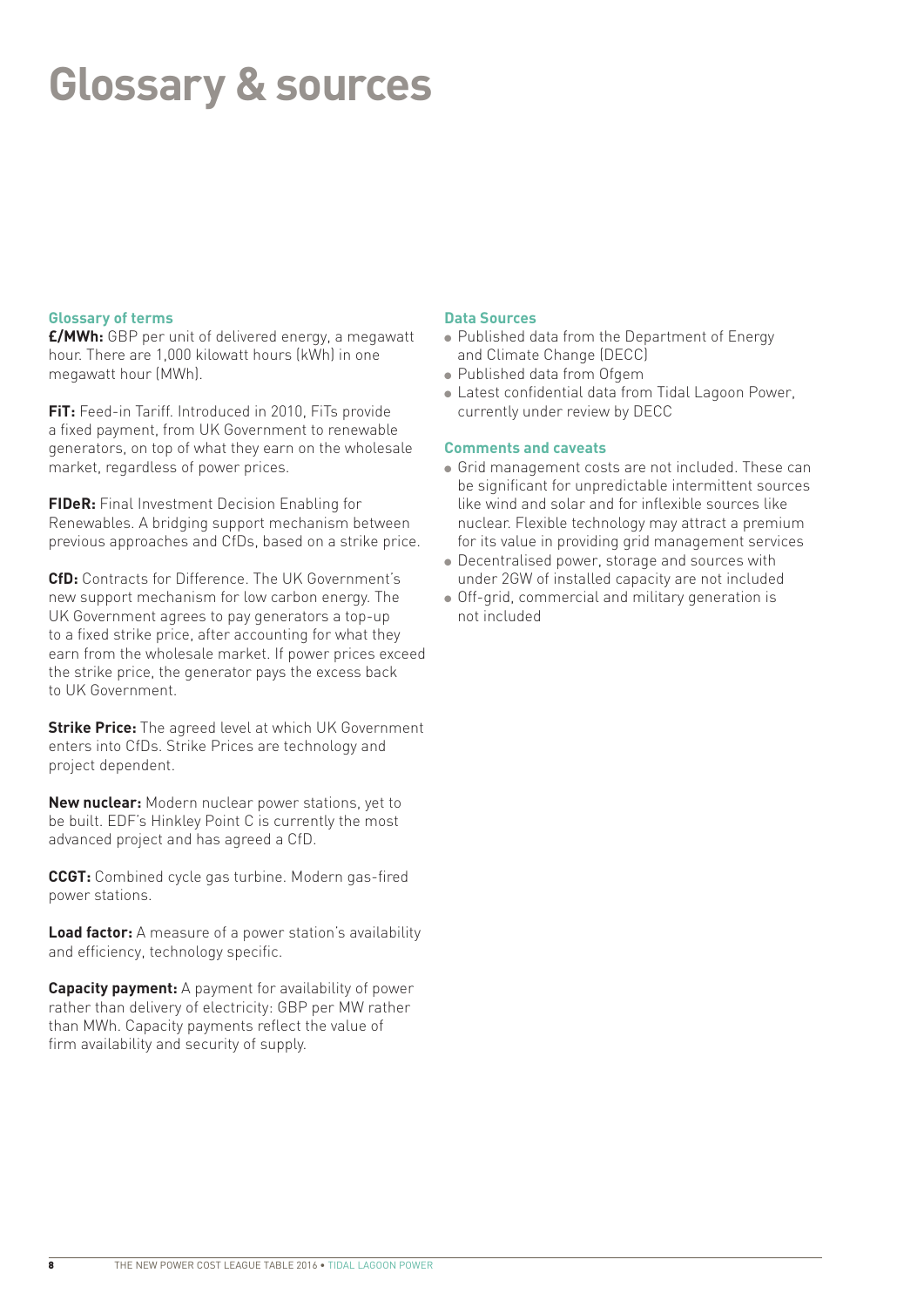### **Downward trend of enabling contracts**

Overall, there is a clear trend of reducing costs over time in low carbon energy

|             | <b>SOLAR PV</b><br>UK ENERGY CONSUMER COST OVER LIFETIME                                 |    |    |    |    |    |    |    |    |     |
|-------------|------------------------------------------------------------------------------------------|----|----|----|----|----|----|----|----|-----|
| $\mathbb O$ | £/MWh (2012 prices)<br>10                                                                | 20 | 30 | 40 | 50 | 60 | 70 | 80 | 90 | 100 |
|             | Solar FiT 2012<br>E89.00                                                                 |    |    |    |    |    |    |    |    |     |
|             | Solar FiT 2015<br>£50.88                                                                 |    |    |    |    |    |    |    |    |     |
|             | Solar CfD 2017<br>£18.68                                                                 |    |    |    |    |    |    |    |    |     |
| <b>WIND</b> | UK ENERGY CONSUMER COST OVER LIFETIME                                                    |    |    |    |    |    |    |    |    |     |
|             | £/MWh (2012 prices)                                                                      |    |    |    |    |    |    |    |    |     |
| 0           | 10                                                                                       | 20 | 30 | 40 | 50 | 60 | 70 | 80 | 90 | 100 |
|             | Offshore Wind FIDeR 2017                                                                 |    |    |    |    |    |    |    |    |     |
|             | £74.04                                                                                   |    |    |    |    |    |    |    |    |     |
|             | Offshore Wind CfD 2018<br>£50.33                                                         |    |    |    |    |    |    |    |    |     |
|             | Onshore Wind FiT 2012                                                                    |    |    |    |    |    |    |    |    |     |
|             | £43.37                                                                                   |    |    |    |    |    |    |    |    |     |
|             | Onshore Wind CfD 2019                                                                    |    |    |    |    |    |    |    |    |     |
|             | £20.07                                                                                   |    |    |    |    |    |    |    |    |     |
|             | <b>LOW CARBON ENERGY</b><br>UK ENERGY CONSUMER COST OVER LIFETIME<br>£/MWh (2012 prices) |    |    |    |    |    |    |    |    |     |
| $\mathbf 0$ | 10 <sub>1</sub>                                                                          | 20 | 30 | 40 | 50 | 60 | 70 | 80 | 90 | 100 |
|             | Solar FiT 2012<br>£89.00                                                                 |    |    |    |    |    |    |    |    |     |
|             | Offshore Wind FIDeR 2017<br>£74.04                                                       |    |    |    |    |    |    |    |    |     |
|             | Solar FiT 2015<br>£50.88                                                                 |    |    |    |    |    |    |    |    |     |
|             | Offshore Wind CfD 2018<br>£50.33                                                         |    |    |    |    |    |    |    |    |     |
|             | Onshore Wind FiT 2012<br>£43.37                                                          |    |    |    |    |    |    |    |    |     |
|             | <b>Biomass Conversion FIDeR 2016</b><br>£32.99                                           |    |    |    |    |    |    |    |    |     |
|             | New Nuclear<br>£25.78                                                                    |    |    |    |    |    |    |    |    |     |
|             | Onshore Wind CfD 2019                                                                    |    |    |    |    |    |    |    |    |     |
|             | £20.07<br>Solar CfD 2017                                                                 |    |    |    |    |    |    |    |    |     |
|             | £18.68                                                                                   |    |    |    |    |    |    |    |    |     |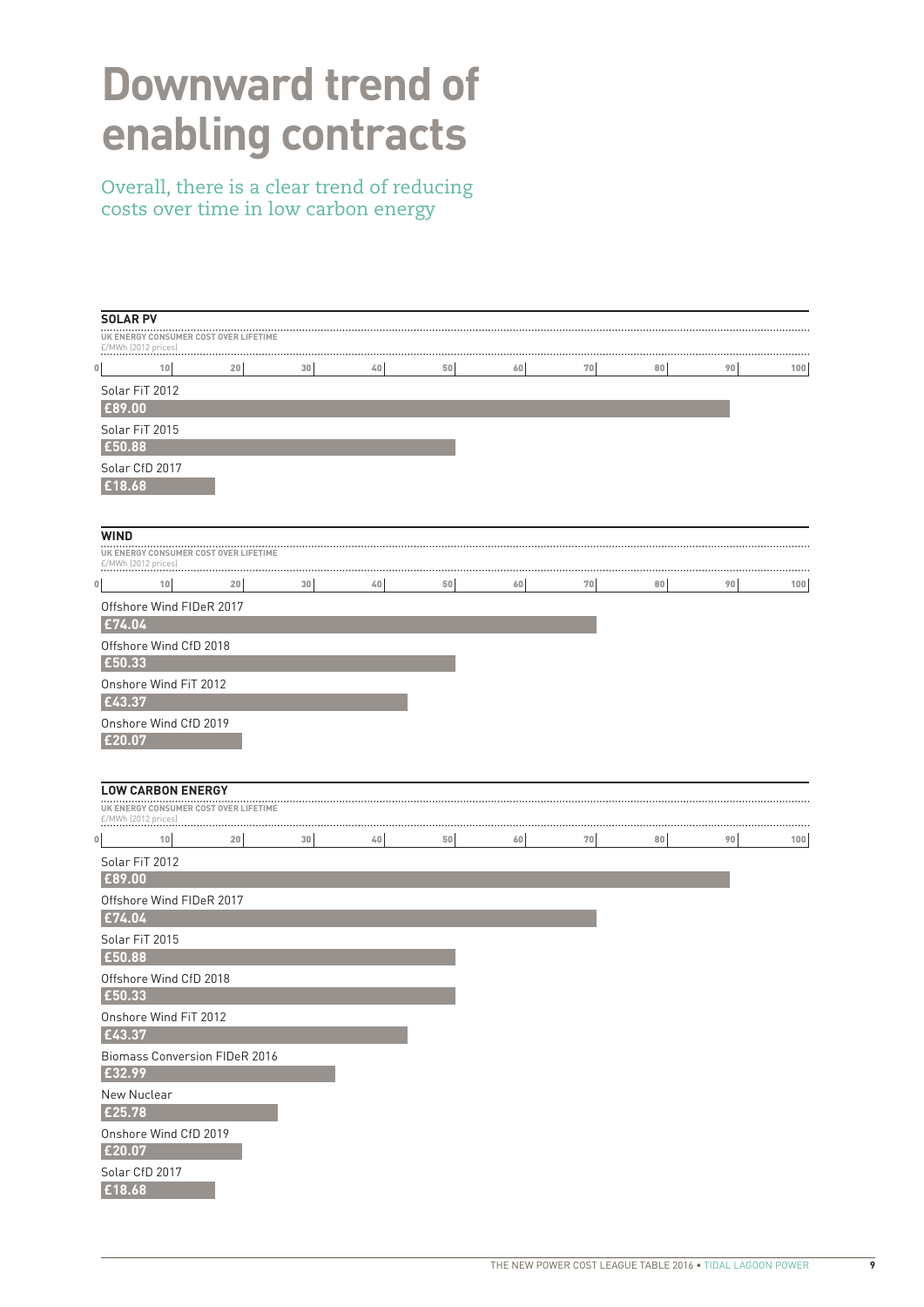### **The New Power Cost League Table 2016**

| UK ENERGY CONSUMER COST OVER LIFETIME<br>£/MWh (2012 prices) |    |    |    |    |    |    |    |
|--------------------------------------------------------------|----|----|----|----|----|----|----|
| 10<br>20                                                     | 30 | 40 | 50 | 60 | 70 | 80 | 90 |
| Solar FiT 2012                                               |    |    |    |    |    |    |    |
| £89.00                                                       |    |    |    |    |    |    |    |
| Offshore Wind FIDeR 2017                                     |    |    |    |    |    |    |    |
| £74.04                                                       |    |    |    |    |    |    |    |
| CCGT DECC LCOE 20% Load Factor                               |    |    |    |    |    |    |    |
| £53.73                                                       |    |    |    |    |    |    |    |
| Solar FiT 2015<br>£50.88                                     |    |    |    |    |    |    |    |
| Offshore Wind CfD 2018                                       |    |    |    |    |    |    |    |
| £50.33                                                       |    |    |    |    |    |    |    |
| Onshore Wind FiT 2012                                        |    |    |    |    |    |    |    |
| £43.37                                                       |    |    |    |    |    |    |    |
| Offshore Wind CfD 2020                                       |    |    |    |    |    |    |    |
| £36.39                                                       |    |    |    |    |    |    |    |
| <b>Biomass Conversion FIDeR 2016</b>                         |    |    |    |    |    |    |    |
| £32.99                                                       |    |    |    |    |    |    |    |
| <b>New Nuclear</b>                                           |    |    |    |    |    |    |    |
| £25.78                                                       |    |    |    |    |    |    |    |
| Tidal Lagoon Swansea Bay                                     |    |    |    |    |    |    |    |
| £25.78                                                       |    |    |    |    |    |    |    |
| CCGT DECC LCOE 93% Load Factor                               |    |    |    |    |    |    |    |
| £21.95                                                       |    |    |    |    |    |    |    |
| Onshore Wind CfD 2019<br>£20.07                              |    |    |    |    |    |    |    |
| Offshore Wind CfD 2025                                       |    |    |    |    |    |    |    |
| £19.72                                                       |    |    |    |    |    |    |    |
| Solar CfD 2017                                               |    |    |    |    |    |    |    |
| £18.68                                                       |    |    |    |    |    |    |    |
| <b>Tidal Lagoon Cardiff</b>                                  |    |    |    |    |    |    |    |
| £7.80                                                        |    |    |    |    |    |    |    |
|                                                              |    |    |    |    |    |    |    |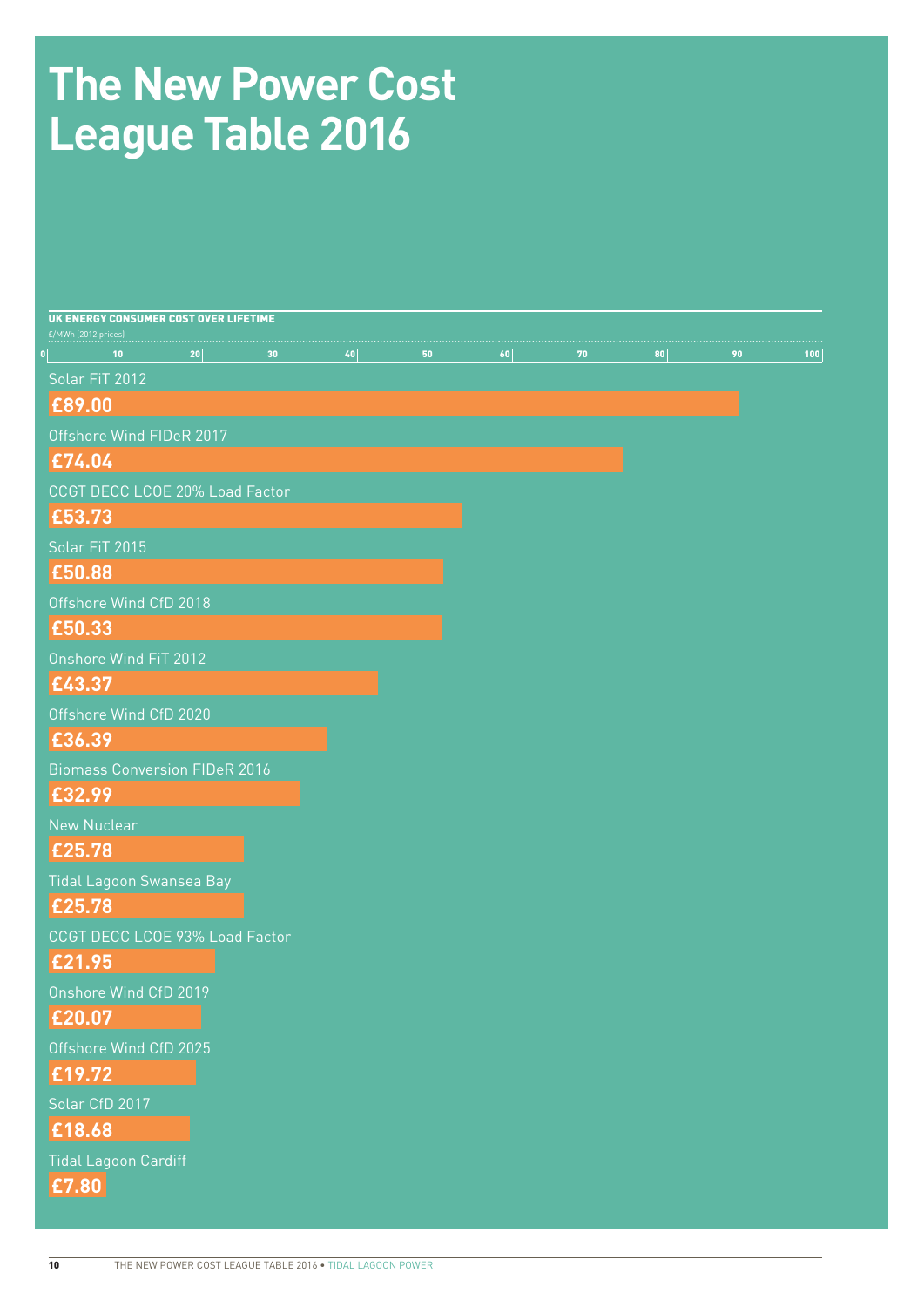# **Main takeaways**

| $\overline{\mathbf{1}}$ | The UK must address a looming power deficit<br>by investing in new power stations                                                                                                                              |
|-------------------------|----------------------------------------------------------------------------------------------------------------------------------------------------------------------------------------------------------------|
| $\overline{2}$          | All new power stations will pass a cost to energy<br>bill payers, irrespective of the technology employed                                                                                                      |
| 3                       | By examining the actual consumer cost of enabling<br>contracts against the actual power returned, the<br>New Power Cost League Table provides a clear view<br>of the consumer cost of new build power stations |
| 4                       | The 'premium' for new build, low carbon generation<br>is reducing as old enabling contracts are replaced<br>by new, more competitive contracts                                                                 |
| 5                       | Wind and solar have seen significant reductions<br>in their consumer cost since the first contracts<br>were issued                                                                                             |
| $6\overline{6}$         | New nuclear power and the pathfinder tidal lagoon<br>at Swansea Bay are coming in on-trend                                                                                                                     |
| 7                       | New build gas-fired power stations are only<br>competitive if high load factors can be achieved                                                                                                                |
| 8                       | The first large scale lagoon at Cardiff generates the<br>cheapest electricity of all new build power stations                                                                                                  |
| 9                       | Not all low carbon generation is equal - the grid<br>needs a mix of low carbon sources with different<br>characteristics                                                                                       |
|                         | 10 Reliability, flexibility and storage will become<br>increasingly valuable as more intermittent sources<br>come online in the transition to a low carbon<br>electricity system in the UK                     |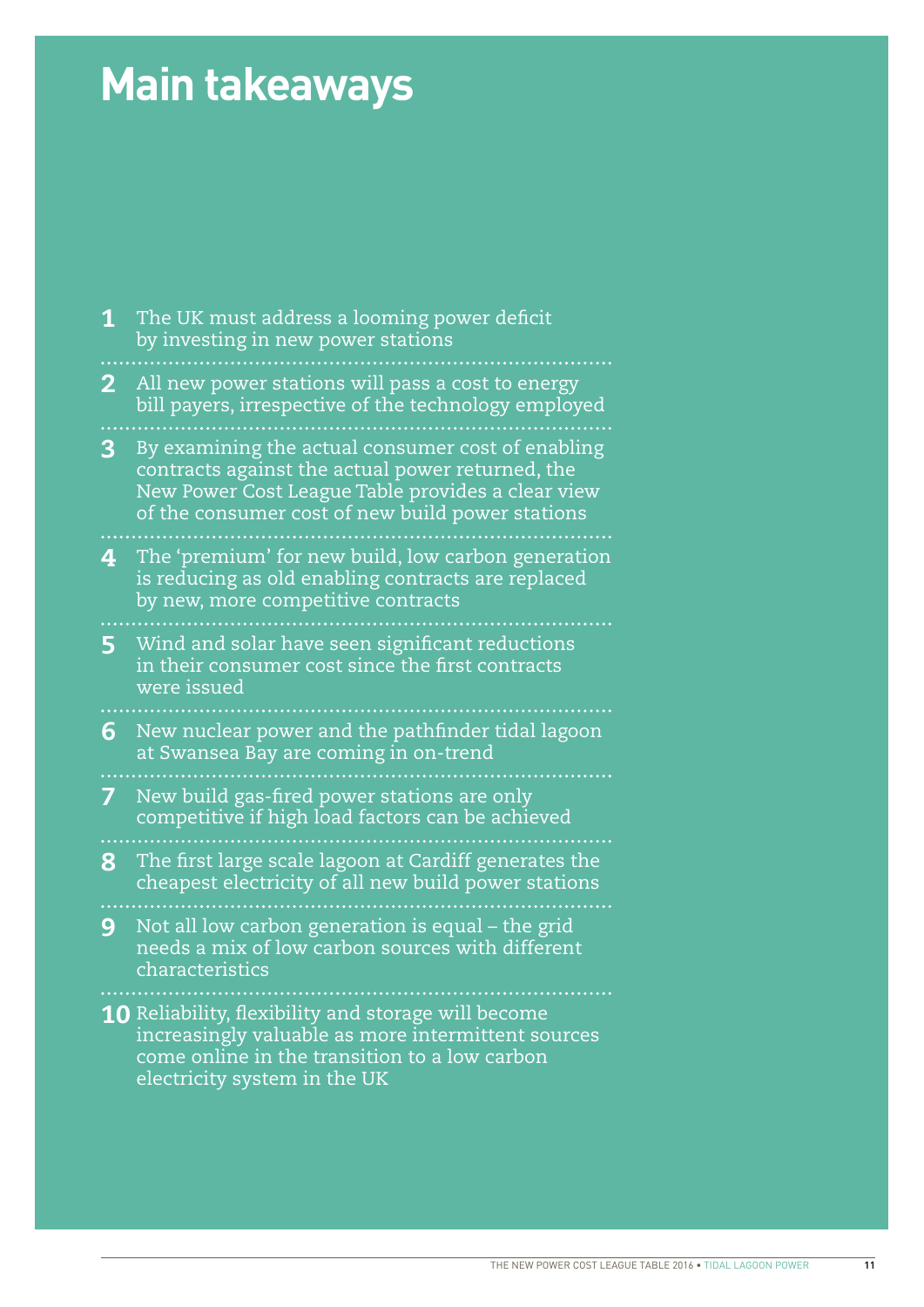# **Flexing the assumptions**

We used the UK Government's long term reference scenario for the cost of wholesale power in the future. This looks out to 2035, after this point we assumed the cost remains the same. We flexed these assumptions up and down to see how the results changed.

#### **1% annual increase in wholesale cost of power from 2035 onwards**

In a world where power prices increase above the base case after 2035, consumer costs overall are lower as more revenue is claimed through the wholesale power market. Larger tidal lagoons can be built at zero net cost to the bill payer.

#### **1% annual decrease in wholesale cost of power from 2035 onwards**

In a world where power prices decrease below the base case after 2035, all generation requires greater support from bill payers as less revenue is captured from the wholesale power market. In this scenario it's likely that significant portions of revenue will come from capacity payments, another form of consumer cost, not accounted for in this analysis.

| UK ENERGY CONSUMER COST OVER LIFETIME<br>£/MWh (2012 prices) |                                      |    |    |    |    |    |    |     |                                       | UK ENERGY CONSUMER COST OVER LIFETIME<br>£/MWh (2012 prices) |                 |    |                 |    |    |    |    |    |     |
|--------------------------------------------------------------|--------------------------------------|----|----|----|----|----|----|-----|---------------------------------------|--------------------------------------------------------------|-----------------|----|-----------------|----|----|----|----|----|-----|
| $-10$ 0<br>10                                                | 20<br>30                             | 40 | 50 | 60 | 70 | 80 | 90 | 100 | $\begin{array}{c} 0 \\ 0 \end{array}$ | 10                                                           | 20 <sub>1</sub> | 30 | 40 <sub>1</sub> | 50 | 60 | 70 | 80 | 90 | 100 |
| Solar FiT 2012<br>E89.00                                     |                                      |    |    |    |    |    |    |     |                                       | Solar FiT 2012<br>£89.00                                     |                 |    |                 |    |    |    |    |    |     |
| £74.04                                                       | Offshore Wind FIDeR 2017             |    |    |    |    |    |    |     |                                       | Offshore Wind FIDeR 2017<br>£74.04                           |                 |    |                 |    |    |    |    |    |     |
| £52.97                                                       | CCGT DECC LCOE 20% Load Factor       |    |    |    |    |    |    |     |                                       | CCGT DECC LCOE 20% Load Factor<br>£54.44                     |                 |    |                 |    |    |    |    |    |     |
| Solar FiT 2015<br>E50.88                                     |                                      |    |    |    |    |    |    |     |                                       | Solar FiT 2015<br>£50.88                                     |                 |    |                 |    |    |    |    |    |     |
| E50.33                                                       | Offshore Wind CfD 2018               |    |    |    |    |    |    |     |                                       | Offshore Wind CfD 2018<br>£50.33                             |                 |    |                 |    |    |    |    |    |     |
| £43.37                                                       | Onshore Wind FiT 2012                |    |    |    |    |    |    |     |                                       | Onshore Wind FiT 2012<br>£43.37                              |                 |    |                 |    |    |    |    |    |     |
| £36.39                                                       | Offshore Wind CfD 2020               |    |    |    |    |    |    |     |                                       | Offshore Wind CfD 2020<br>£36.39                             |                 |    |                 |    |    |    |    |    |     |
| £32.99                                                       | <b>Biomass Conversion FIDeR 2016</b> |    |    |    |    |    |    |     |                                       | <b>Biomass Conversion FIDeR 2016</b><br>£32.99               |                 |    |                 |    |    |    |    |    |     |
| New Nuclear<br>£22.84                                        |                                      |    |    |    |    |    |    |     |                                       | New Nuclear<br>£28.32                                        |                 |    |                 |    |    |    |    |    |     |
| £15.17                                                       | Tidal Lagoon Swansea Bay             |    |    |    |    |    |    |     |                                       | Tidal Lagoon Swansea Bay<br>£32.89                           |                 |    |                 |    |    |    |    |    |     |
| E21.36                                                       | CCGT DECC LCOE 93% Load Factor       |    |    |    |    |    |    |     |                                       | CCGT DECC LCOE 93% Load Factor<br>£22.51                     |                 |    |                 |    |    |    |    |    |     |
| £20.07                                                       | Onshore Wind CfD 2019                |    |    |    |    |    |    |     |                                       | Onshore Wind CfD 2019<br>20.07                               |                 |    |                 |    |    |    |    |    |     |
| £19.49                                                       | Offshore Wind CfD 2025               |    |    |    |    |    |    |     |                                       | Offshore Wind CfD 2025<br>£19.94                             |                 |    |                 |    |    |    |    |    |     |
| Solar CfD 2017<br>£18.68                                     |                                      |    |    |    |    |    |    |     |                                       | Solar CfD 2017<br>£18.68                                     |                 |    |                 |    |    |    |    |    |     |
| $E - 3.94$                                                   | Tidal Lagoon Cardiff                 |    |    |    |    |    |    |     |                                       | <b>Tidal Lagoon Cardiff</b><br>£15.65                        |                 |    |                 |    |    |    |    |    |     |
|                                                              |                                      |    |    |    |    |    |    |     |                                       |                                                              |                 |    |                 |    |    |    |    |    |     |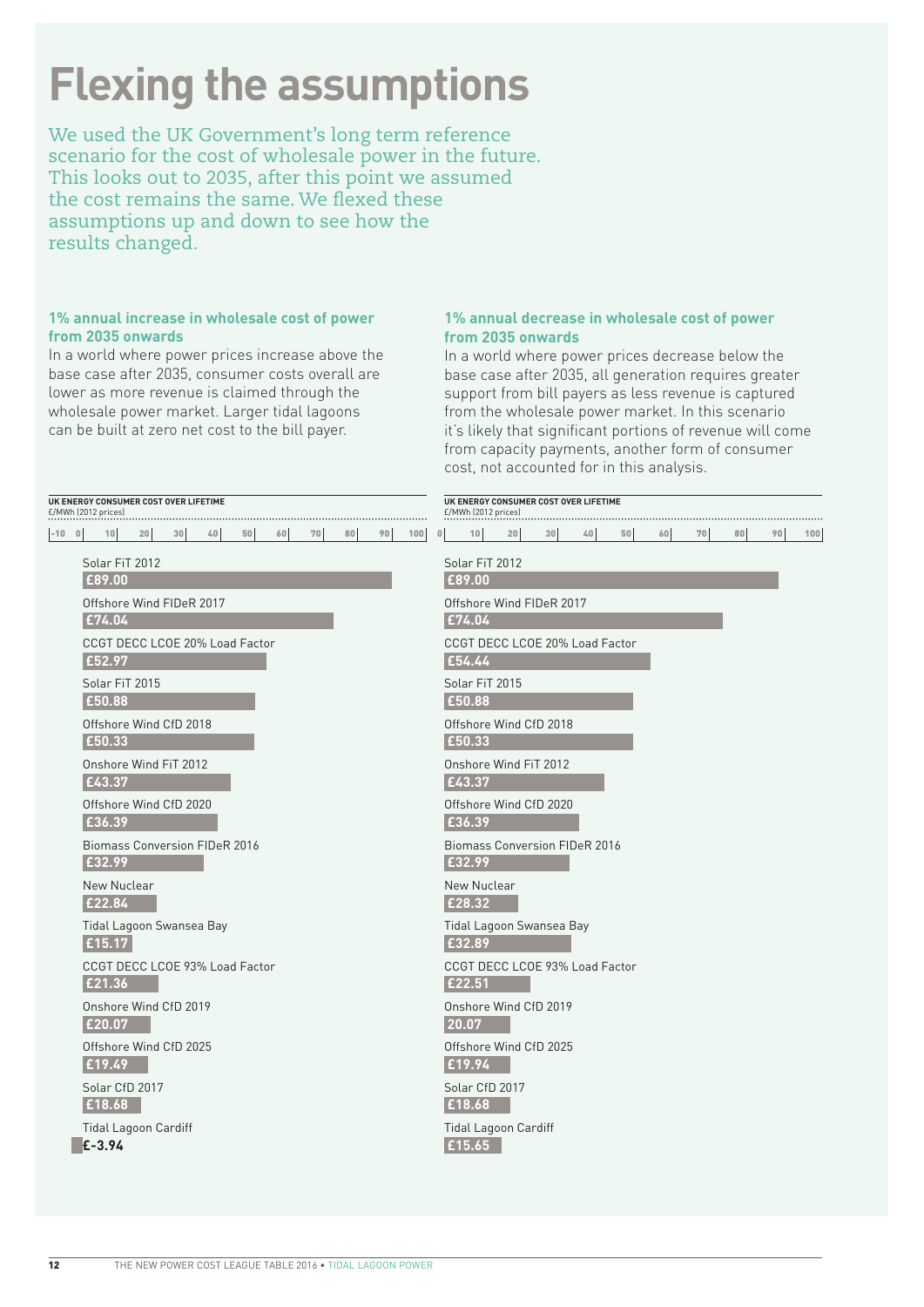# **Analysis assumptions**

| <b>Technology assumptions</b> |               |  |  |  |  |
|-------------------------------|---------------|--|--|--|--|
| <b>Load factors</b>           | $\frac{0}{0}$ |  |  |  |  |
| Solar PV                      | 11 1          |  |  |  |  |
| Onshore Wind                  | 267           |  |  |  |  |
| Offshore Wind                 | 377           |  |  |  |  |
| <b>Biomass Conversion</b>     | 64.5          |  |  |  |  |
| New Nuclear                   | 91 N          |  |  |  |  |

| <b>Lifetime</b>                           | <b>Years</b>     |
|-------------------------------------------|------------------|
| Solar PV                                  | 25               |
| Onshore Wind                              | 24               |
| Offshore Wind                             | 22               |
| Biomass Conversion                        | 22               |
| <b>CCGT</b>                               | 25               |
| New Nuclear                               | 60               |
| Tidal Lagoon                              | 120              |
| Wind/Solar Hourly Price Discount          | $4.0\%$          |
| CCGT 20% Load Factor Hourly Price Premium | 27.0%            |
| Power Curve                               | <b>DECC 2015</b> |

| <b>Contract details</b>          | (E/MWh) |
|----------------------------------|---------|
| 2012 prices                      |         |
| Solar FiT 2012                   | 89.00   |
| Solar FiT 2015                   | 59.00   |
| Solar CfD 2017                   | 79.23   |
| Onshore Wind FiT 2012            | 49.00   |
| Onshore Wind CfD 2019            | 82.50   |
| Offshore Wind FIDeR 2017         | 150.00  |
| Offshore Wind CfD 2018           | 119.89  |
| Biomass Conversion FIDeR 2016    | 105.00  |
| New Nuclear                      | 92.50   |
| Offshore Wind CfD 2020           | 105.00  |
| Offshore Wind CfD 2025           | 85.00   |
| CCGT DECC LCOE (93% Load Factor) | 80.00   |

#### **Notes**

Discounting approach based on HM Treasury Green Book.

Power curve based on DECC November 2015 Updated Energy and Emissions Projections. Assumed flat in real terms post-2035.

Load factors derived from CfD Allocation Framework October 2014.

Technology lifetimes derived from DECC December 2013 Electricity Generation Costs.

CCGT case based on an assumed required level of support derived from LCOE figures in DECC December 2013 Electricity Generation Costs. 20% load factor CCGT receives a premium of 27% on wholesale market prices captured to reflect high-value period targeting (based on the last 24 months of market data).

New Nuclear figures based on Hinkley Point C.

Offshore Wind FIDeR figures based on Burbo Bank Extension.

Biomass Conversion FIDeR figures based on Drax Unit 1.

Offshore Wind CfD 2018 figures based on East Anglia 1.

Tidal Lagoon output based on actual energy modelling data submitted to DECC.

Tidal Lagoon support cash flows derived from alternative support structures submitted to DECC, subject to ongoing iteration.

Wind/Solar hourly price discount is designed to capture self-cannibalisation under intermittent market reference price CfDs – day ahead prices are driven lower during periods of increased forecast wind/solar output.

Inflation assumed at 2.5% from 2019.

All figures in real 2012 prices.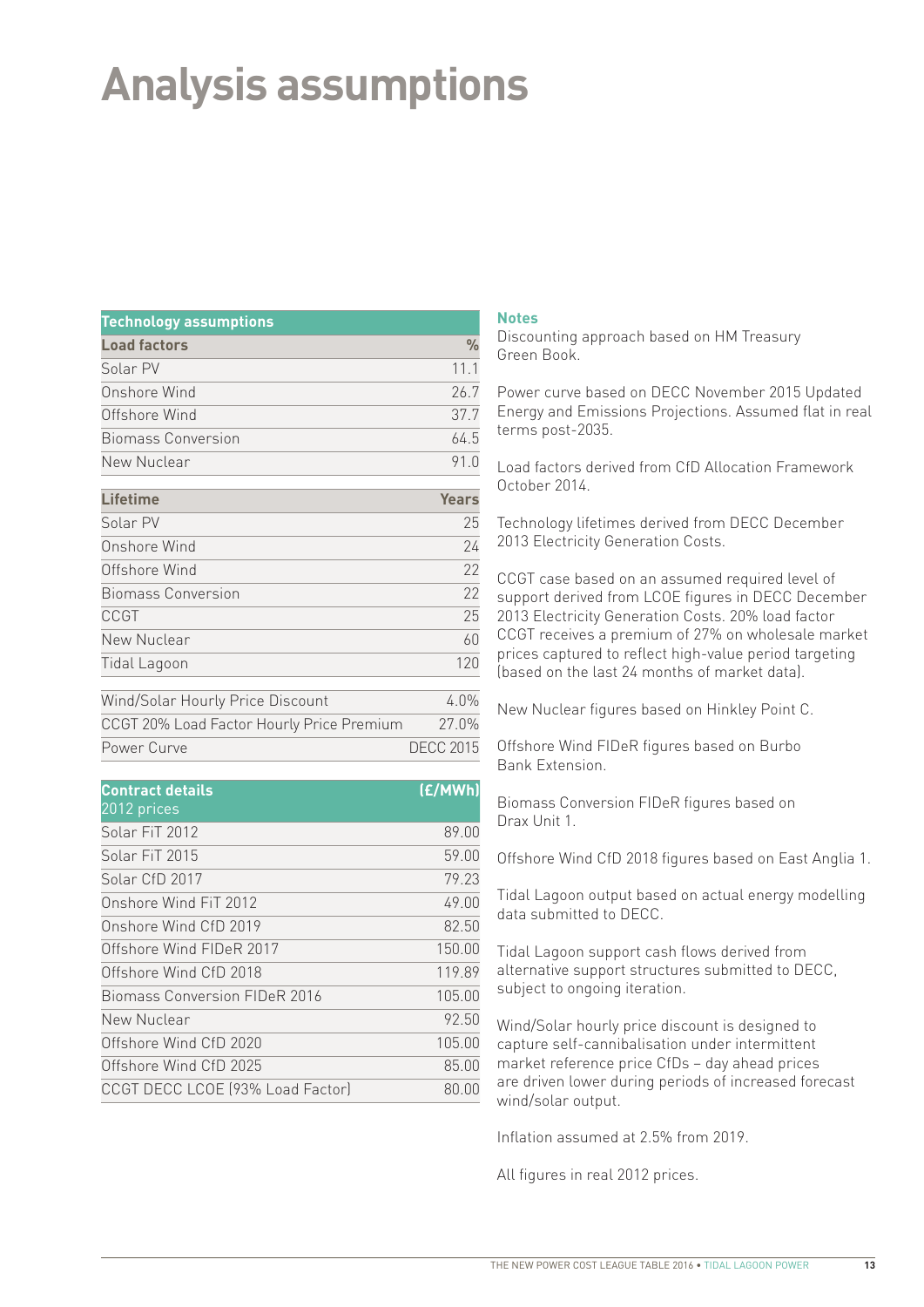### **Analyst conclusions**

**1** The UK's energy mix is diverse in terms of technologies and their characteristics. This mix of solutions is necessary to achieve the sustainable and secure supply we need, at the lowest cost to consumers. Tidal lagoons, new nuclear and offshore wind can achieve this at scale and at a competitively low cost.

- 2 The incentivisation of low carbon energy has worked – consumer costs for wind and solar have reduced rapidly and other technologies have managed to come in on-trend.
- 3 New nuclear has issues, but consumer cost per delivered MWh isn't necessarily one. Consumer cost per MWh is on-trend with other power stations but concerns over capital cost, construction programme and year of delivery mean the UK needs a backup plan for large scale, low carbon capacity.

4 Power station lifetime makes a difference – longer life projects pass less cost to consumers as they can be financed under longer, more efficient structures. We need a mix of power station lifetimes and associated duration of

enabling contracts.



**Mike Edge**  Analyst Tidal Lagoon Power

A Cambridge graduate, Mike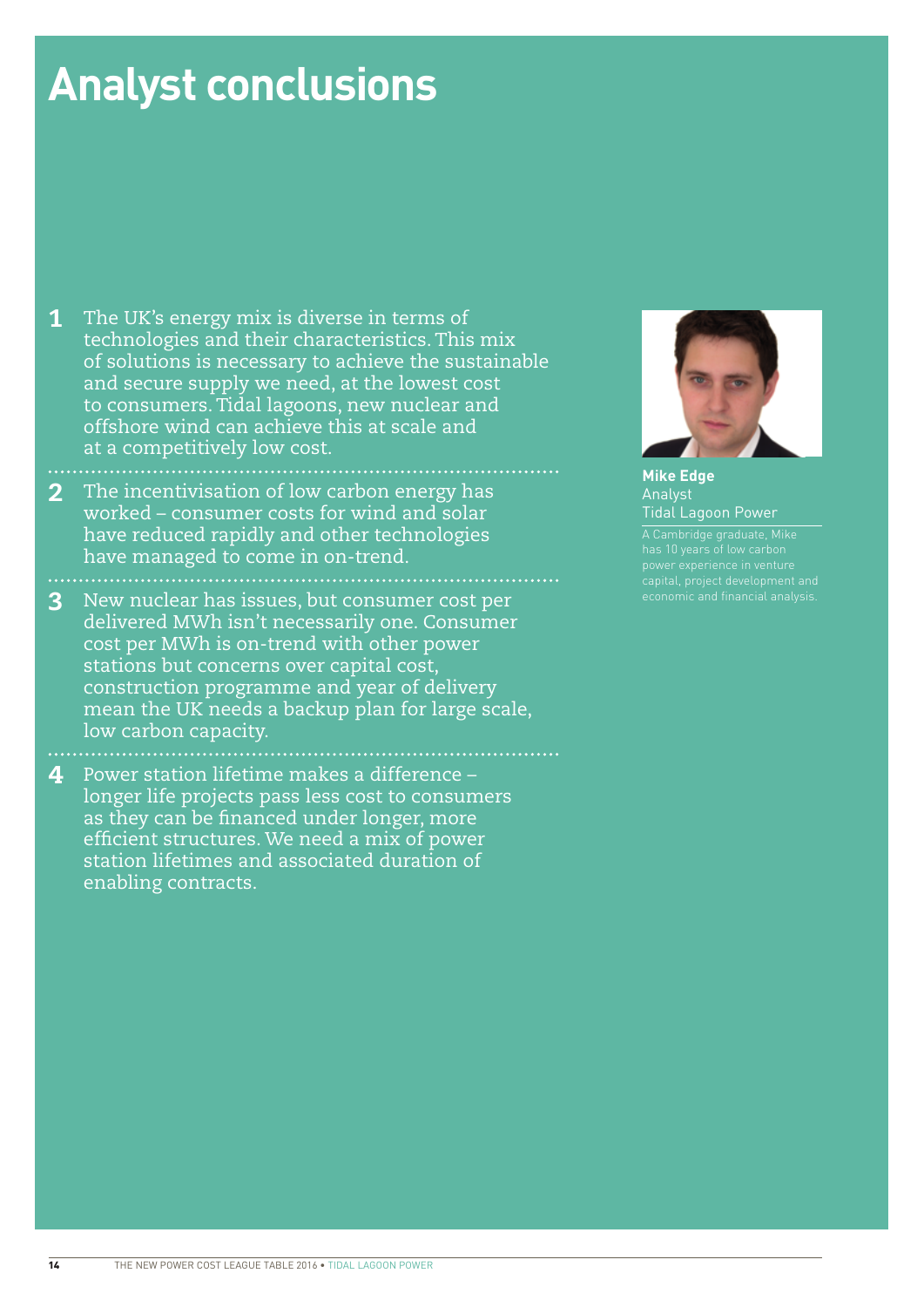### **What does this mean for tidal lagoons?**

The UK needs new power stations. Under this applesto-apples analysis, tidal lagoons are shown to be a competitive option in the development of new power station capacity in the UK. The pathfinder project in Swansea Bay (320MW) comes in on-trend, at the same level as new nuclear. The first large scale tidal lagoon, Cardiff (~3,000MW), represents the cheapest electricity of all new build power stations.

#### **Towards the future system**

As the UK system evolves, the management of supply and demand must adapt to reflect the characteristics of the future system. Energy storage, demand side management and plant flexibility will play an increasingly important role.

Tidal lagoons can provide predictable, zero carbon electricity at scale. They can be brought forward quickly: construction takes years, not decades. Their output can be modulated in order to provide balancing services. A portfolio of tidal lagoons in multiple locations around the UK coast, with different tidal cycles, has the potential to provide round the clock grid management services. This facilitates the integration of intermittent wind and solar with inflexible nuclear, paving the way to a low carbon future for the UK.